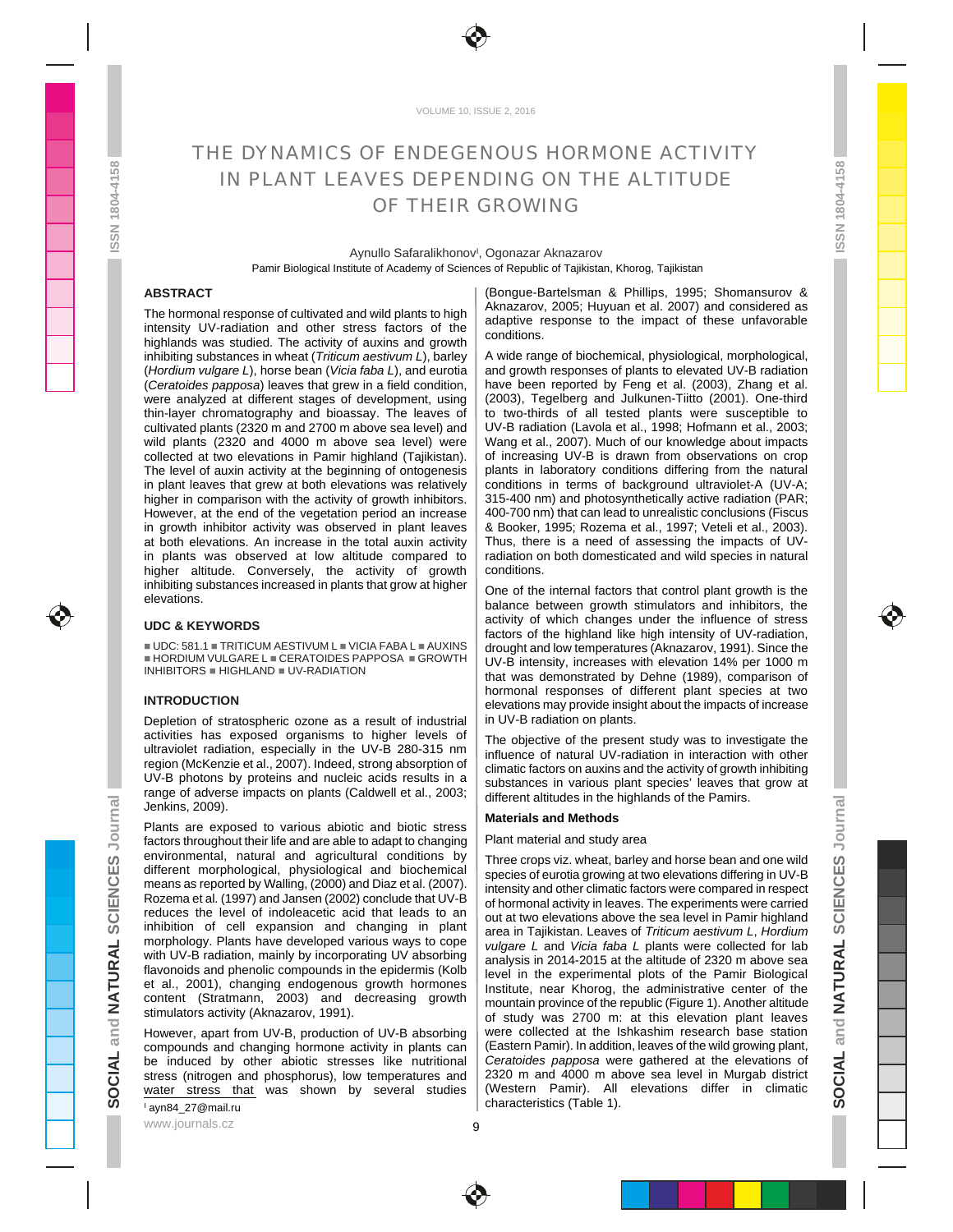



| able 1: Climatic characteristics of the study areas |                                    | fromatogram with the location of these normones.                                                                                                      |  |  |
|-----------------------------------------------------|------------------------------------|-------------------------------------------------------------------------------------------------------------------------------------------------------|--|--|
| Index                                               | Nestern Pamir I Fastern Pamir I II | $\frac{1}{1}$ Bioassay of hormonal activity on wheat coleoptiles growth                                                                               |  |  |
|                                                     | 520 m amsl                         | For identification of hormonal activity in extracts from studied                                                                                      |  |  |
| Name of the location Khorog (                       |                                    | plant leaves using bioassay we used the wheat cultivar of                                                                                             |  |  |
| JV-light percentage from total                      |                                    | Safedak ishkashimskiy that had good germinating ability                                                                                               |  |  |
| solar radiation (%)                                 |                                    | and was applicable for this test. Seeds of this wheat cultivar                                                                                        |  |  |
| rage annual temperature (ºC)                        |                                    | were soaked within 18-24 hours in distilled water, after that                                                                                         |  |  |
| Maximum temperature s (°C)                          |                                    | I lit was put into cuvette with filter paper that was abundantly                                                                                      |  |  |
| Minimum temperature s (°C)                          |                                    | saturated by water. Cuvette was covered by glass and                                                                                                  |  |  |
| Annual Precipitation (mm)                           |                                    | 1   placed in thermostat at 25°C for 2 days. The three days old<br>$\left\vert -\right\vert$ coleoptiles of wheat seedlings were sampled with optimal |  |  |
| Relative humidity (%) 46.7                          |                                    | ↓ │ length (18-20 mm). From selected coleoptiles the midsection                                                                                       |  |  |
| Frost free period (day)   182                       |                                    | was cut (5 mm length) by special machine with stenciled                                                                                               |  |  |
| "∩e: Snomansurov & Aknazarov (2005)                 |                                    | division (Boyarkin, 1984). After removing the first leaf by                                                                                           |  |  |

and plant growth inhibitor activity like abscisic acid were collected in field through random sampling. Afterwards in  $\left[\text{colorleftleftrightrightrightright]$  in  $\left[\text{colorleftleftrightrightrightright}]$  in  $\left[\text{colorleftleftrightrightrightright}$  in  $\left[\text{colorleftleftrightrightrightright}]$ lab condition the obtained leaf mass, after careful mixing,  $\left( \frac{1}{2} \right)$  conservation cross-section paper for calculation of average was prepared for further fixation. Leaves of wheat and barley  $\vert$  league that  $\vert$ plants were collected at tillering and earing periods, horse  $\vert$  in the set of the set of the set of the set of the set of the set of the set of the set of the set of the set of the set of the set of the set of the set of bean plant's leaves at the stage of 2-4 leaf and flowering  $\, \mid \,$  Statistical analysis and eurotia leaves at foliation and flowering periods.  $\vert$  The statistics were carried out using one-way analysis of

Leaf fixation was conducted in ethanol stream within  $\frac{1}{2}$  between eluction of the total from different zones of 5 minutes, after that the material was extracted immediately  $\frac{1}{2}$  conventions and control (2% currece) (B, 0.05) or kept at  $3-5^{\circ}$ C temperature for some time.  $\Box$  on  $\Box$  is the matrix gram and control (2% decrees) (i.e.,  $\Box$ ).

Extraction and determination of endogenous growth state and discussion extraction and determination of endogenous growth states of the state of the state of the state of the state of the state of the state of the state of hormones was performed as described by Kefeli et al. (1973). To extract auxins and plant inhibiting substances we  $\vert$  the dimension of equipe and erection inhibitors activity in  $\vert$ used 80% ethanol. Flasks with samples were placed in a  $\frac{1}{2}$  wheat and below plant lower place  $\frac{1}{2}$ shaker and jolted for 2 hours. Then the ethanol was poured  $\parallel$  when and bandy plant reaves into other flask and a new ration of ethyl alcohol was added | For determination of hormonal activity within vegetation **were all a set allow** to the residuary sample. The process was repeated three | period and between two altitudes, leaf of studied plants for **New 1980** times. Extracts were combined and ethanol was evaporated | analysis were sampled at early and later stages of steaded by the later to hydroxyl, whereupon it was acidulated by 2% | development at both-elevations. Comparison-of-obtained hydrochloric acid to a pH of 3 and further utilized for the next | histograms showed that in wheat plant leaves grown at an  $\|$ extraction. As a leach for natural endogenous growth | altitude of 2320 m amsl, in tillering period, revealed five regulators from hydroxyl we used ethyl ether. Before using  $|$  zones with Rf (Retention factor) values of 0.3, 0.4-0.5, 0.6  $|$ it, ether was purified from peroxides by metabisulfite sodium | and 0.8 that had significant stimulative influence on growth  $\Box$ solution and then was acidulated by 2% of hydrochloric acid | of coleoptiles at (p 0.05) compared to control coleoptiles (10 ml to 11 ml ether). For extraction, hydroxyl was saturated by ether and shaken in separating funnel for 2-3 minutes. After 5-6 minutes infusion ether was poured out into | chromatogram. Stimulation of coleoptile growth relatively  $\begin{vmatrix} \cdots \end{vmatrix}$ 

absolute ether discoloration. Ethereal extract was **a subsolute** the discoloration. evaporated by cold air. Solid residue was solved with 90% ethanol. In one spot on the chromatogram 0.5 ml extract **by a struck of the struck** that ejected from 5g raw sample in terms of sensitivity of **the same of the set of the set of the set of the set of the set of the set of the set of the set of the set of the set of the set of the set of the set of the set** wheat coleoptiles was marked. The control of the control of the control of the control of the control of the control of the control of the control of the control of the control of the control of the control of the control Figure 1: The map of study areas **Figure 1: The map of study areas Figure 1: The map of study areas Figure 1: The map of study areas Figure 1: The map of study areas Figure 1: The map of study areas Figure 1: The map of** 

## The chromatographic division of extracted substances **The chromatographic division of extracted** substances

For chromatographic separation of extracts we utilized "Sulivol UV 254" thin plates. Before using, plates were cleaned by ethanol to avoid contamination. For separation **the contact of the set of the set of the contact** of auxins and growth inhibitors at the chromatogram we **Alter and the set of the set of the set of the set of the set of the set of the set of the set of the set of the set of the set of the set of the set of the set of th** used the isopropanol-ammonia-water (10:1:1) solvent system. In order to determine the activity of auxins and **Alta Constants and** growth inhibitors, the eluates from chromatogram zones were tested using bioassay on the growth of wheat **with a state** coleoptiles section that are characterized by high sensitivity **that in the set of the set of the set of the set** to the auxins and growth inhibitors impact. Concurrently with extracts the standards of the IAA (Indoleacetic acid) and ABA (Abscisic acid) were applied on the chromatogram in order to compare extracted substances location on the chromatogram with the location of these hormones. Source: Authors

#### Bioassay of hormonal activity on wheat coleoptiles growth Eastern Pamir; | | DIOASSAY OF NOTHOLE ACTIVITY ON WHEAT COLEOPHIES GROWTH

Leaves sampling the sampling state of the small porcelain cuvette with eluates obtained from Leaves and the sampling Leaf samples of all studied plants for determination of auxins<br>Coleonillas in eluminate was 18-20 boutes at 25% in thermostat For identification of hormonal activity in extracts from studied plant leaves using bioassay we used the wheat cultivar of Safedak ishkashimskiy that had good germinating ability and was applicable for this test. Seeds of this wheat cultivar were soaked within 18-24 hours in distilled water, after that it was put into cuvette with filter paper that was abundantly saturated by water. Cuvette was covered by glass and placed in thermostat at 25ºC for 2 days. The three days old coleoptiles of wheat seedlings were sampled with optimal length (18-20 mm). From selected coleoptiles the midsection was cut (5 mm length) by special machine with stenciled division (Boyarkin, 1984). After removing the first leaf by  $\bullet$ glass needle, in tens, cut pieces of coleoptile were placed into small porcelain cuvette with eluates obtained from different zones of chromatogram. The incubation period of coleoptiles in eluates was 18-20 hours at 25ºC in thermostat. Each coleoptile from eluates of the test and control (coleoptiles incubated in 2% of sucrose) was measured separately on cross-section paper for calculation of average length. In the case of the case of the case of the case of the case of the case of the case of the case of the 2320 m amsl 4000 m amsl Name of the location | Khorog | Chechekdeh | | plant leaves using bioassav we used the wheat cultivar of Safedak ishkashimskiy that had good germinating ability solar radiation  $(\%)$   $\begin{array}{|l|}\n\hline\n5\n\end{array}$  7  $\begin{array}{|l|}\n\hline\n3\n\end{array}$  and was applicable for this test. Seeds of this wheat cultivar Average annual temperature (°C) | 6.6 | -1.6 | | were soaked within 18-24 hours in distilled water, after that Maximum temperature s (°C)  $\begin{vmatrix} 33 \end{vmatrix}$  24 | T was put into cuverte with filter paper that was abundantly Minimum temperature s  $(°C)$   $\vert$  -20  $\vert$  -42  $\vert$  saturated by water. Cuvente was covered by glass and Annual Precipitation (mm) 220 65 conservative contract the conservative conservative conservative conservative conservative conservative conservative conservative conservative conservative conservative conservative conserv Relative humidity  $\%$   $\qquad$  46.7  $\qquad$  28.5  $\qquad$  | Length (18-20 mm) From selected coleoptiles the midsection Frost free period (day)  $\begin{array}{|c|c|c|c|c|}\n\hline\n\end{array}$  182  $\begin{array}{|c|c|c|c|c|}\n\hline\n\end{array}$  was cut (5 mm length) by special machine with stenciled

### Statistical analysis

Leaf fixation and hormones extraction The statistics were carried out using one-way analysis of variance (ANOVA, Excel Data Analysis). The significance of differences among treatments is presented as comparison between eluates of the test from different zones of chromatogram and control (2% sucrose)  $(P \quad 0.05)$ .

# **Result & Discussion**

## Result

The dynamics of auxins and growth inhibitors activity in wheat and barley plant leaves **the controller of the controller of the controller of the controller of the control** 

evaporation bowl. The process was repeated three times till  $\mid$  declined in eluates from wheat plant leaves that in tillering For determination of hormonal activity within vegetation period and between two altitudes, leaf of studied plants for analysis were sampled at early and later stages of development at both elevations. Comparison of obtained histograms showed that in wheat plant leaves grown at an **the solution of the state of the state** altitude of 2320 m amsl, in tillering period, revealed five zones with Rf (Retention factor) values of 0.3, 0.4-0.5, 0.6 and 0.8 that had significant stimulative influence on growth of coleoptiles at (p ≤ 0.05) compared to control coleoptiles that incubated at 2% sucrose. Only a zone with significant inhibitory activity in Rf value of 0.9 was detected on this chromatogram. Stimulation of coleoptile growth relatively declined in eluates from wheat plant leaves that in tillering

www.journals.cz

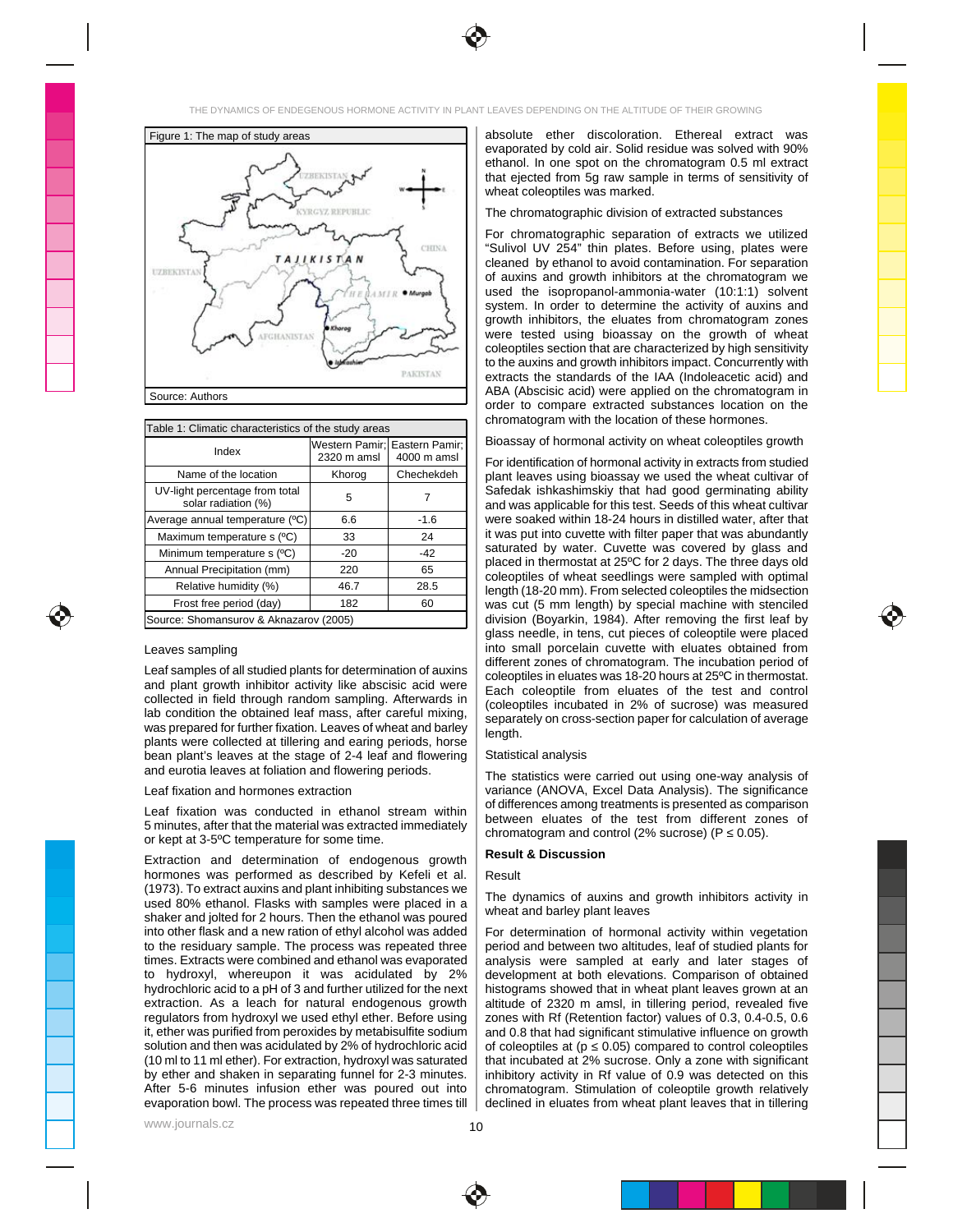

period grew at elevation of 2700 m (Figure 2). In this case |influence on coleoptile growth in the zones with Rf values the histogram suggests along with growth stimulator activity  $\parallel$  of 0.3 and 0.4 that had the same location on the the existence of zones with inhibitory effect on coleoptiles | chromatogram as the standard of IAA that has Rf value of \_\_\_\_\_\_\_\_\_\_\_\_\_\_\_ growth. The Rf values of these zones were 0.4, 0.5 and 0.6  $\,$  0.34-0.41 (Kefeli et al., 1973), thus giving us the right to  $\,$ that had statistically proven inhibitory activity on coleoptiles | consider them as the auxins. growth. The structure of the structure of the structure of the structure of the structure of the structure of the structure of the structure of the structure of the structure of the structure of the structure of the struct

parameter was the mean of ten replicated measurements | at 2700 m elevation. The measurements of the state of the measurements of the measurements of the measurements of the measurements of the measurements of the measurem  $(n = 10)$ . The asterisks above the columns indicate  $\vert_{\text{Dynomics of curves and growth inhibitors activity in herlev}}$ significant differences at  $(p \t 0.05)$  values between  $\begin{bmatrix} p \text{ units} \\ p \text{ units} \end{bmatrix}$ coleoptiles growth in eluates of the test and control option  $\left| \right|$  period depending on altitude of its growing A-tillering period by ANOVA. The minuses are indicating not significant  $\left| \begin{array}{c} \frac{\partial}{\partial u} & \frac{\partial}{\partial u} \\ \frac{\partial}{\partial u} & \frac{\partial}{\partial u} \end{array} \right|$  arised The average growth of colonilles from



UV-light. This situation is giving us the right to consider them | The dynamics of auxins and growth inhibitors activity in **were ween** 

The analogous trend in growth stimulators and inhibitors | Dynamics of auxins and growth inhibitors activity in horse **The Interact of the Interact** activity was observed in barley plants. The results showed | bean plants leaves in different vegetation period depending were well were the state of the state of the state of the state of the state of the state of the stat that auxin activity in barley plant leaves that grew at | on altitude of its growing. A-2-4 leaf, B-flowering period. The wore well well 2320 m elevation in tillering period were comparatively | average growth of coleoptiles from eluates of the test is higher in zones with Rf value of 0.6, 0.7 and 0.8 (Figure 3) | evaluated in percentage to the growth of coleoptiles in  $\vert$ that had statistically significant stimulatory activity at | control option that incubated in 2% sucrose, were taken as  $\Box$ (p  $-$  0.05) compared to control coleoptiles. In this  $|$  100% on histogram. In figure 4, each point of each  $|$ chromatogram a zone with Rf value of 0.2 was also found  $\parallel$  parameters was the mean of ten replicated measurements  $\parallel$ that had inhibitory influence on coleoptiles growth. In plant  $|$  (n = 10). The asterisks above the columns indicate  $|$ leaves that grew at higher elevation (2700 m) in this growth | significant differences at (p 0.05) values between  $\vert$  | period on the chromatogram three zones were revealed that | coleoptiles growth in eluates of the test and control option | | inhibited coleoptiles growth. However, the histogram | by ANOVA. The minuses are indicating not significant \_\_\_\_\_\_\_\_

influence on coleoptile growth in the zones with Rf values \_\_\_\_\_\_\_\_\_\_\_\_\_\_\_\_\_\_\_\_\_ of 0.3 and 0.4 that had the same location on the the state of the state of the state of the state of the state chromatogram as the standard of IAA that has Rf value of 0.34-0.41 (Kefeli et al., 1973), thus giving us the right to consider them as the auxins. The constant of the consider them as the auxins.

Dynamics of auxins and growth inhibitors activity in wheat | with stimulatory activity in the earing stage in barley plants plant leaves (*Bobillo cultivar*) in different growth period at | at both elevations compared to tillering period (Figure 3). two elevations. A-tillering period, B-earing period. The | However, the zones with inhibitory activity are increased average growth of coleoptiles from eluates of the test is | at this stage. The results show that the coleoptiles growth steed in the state in the state in the state in the state in the state in the state in the state in th evaluated in percentage to the growth of coleoptiles in  $\parallel$  was significantly decreased in the zones with Rf values of control option that incubated in 2% sucrose, were taken as  $\parallel$  0.4 and 0.5 by substances extracted from plant leaves at  $\parallel$ 100% on histogram. In this figure, each point of each | 2320 m. Analogous situation was observed in plants grew No significant change was observed in quantity of zones with stimulatory activity in the earing stage in barley plants **The Community of the State** at both elevations compared to tillering period (Figure 3). However, the zones with inhibitory activity are increased **The solution of the structure** at this stage. The results show that the coleoptiles growth **the state of the state of the state** of the state o was significantly decreased in the zones with Rf values of **we have a finally of the solution** 0.4 and 0.5 by substances extracted from plant leaves at 2320 m. Analogous situation was observed in plants grew **the contact of the set of the contact** at 2700 m elevation. The contract of the contract of the contract of the contract of the contract of the contra

differences (Figure 2).  $\frac{1}{2}$  all  $\frac{1}{2}$  and  $\frac{1}{2}$  all  $\frac{1}{2}$  and  $\frac{1}{2}$  and  $\frac{1}{2}$  and  $\frac{1}{2}$  and  $\frac{1}{2}$  and  $\frac{1}{2}$  and  $\frac{1}{2}$  and  $\frac{1}{2}$  and  $\frac{1}{2}$  and  $\frac{1}{2}$  and  $\frac{1}{2}$  and Dynamics of auxins and growth inhibitors activity in barley **the set of the set of the set of the set of** plants leaves (Jaw-kabutak cultivar) in different vegetation \_\_\_\_\_\_\_\_\_\_\_\_\_\_\_\_\_\_\_ period depending on altitude of its growing. A-tillering period, **The contact of the set of the contact of** B-earing period. The average growth of coleoptiles from eluates of the test is evaluated in percentage to the growth of coleoptiles in control option that incubated in 2% of sucrose, were taken as 100% on histogram. In this figure, each point of each parameters was the mean of ten replicated measurements (n = 10). The asterisks above the columns indicate significant differences at (p  $\,$  0.05) values  $\,$ between coleoptiles growth in eluates of the test and control option by ANOVA. The minuses are indicating not significant differences (Figure 3). Figure 2: Dynamics of auxins and growth inhibitors activity in wheat | | OT COIeOptiles The Control Option That Theubated The 2% of plants leaves (Bobillo cultivar) in different growth period at two | | sucrose, were taken as 100% on histogram. In this figure, elevations and the state of the state of the state of the state of the state of the state of the state of the state of the state of the state of the state of the state of the state of the state of the state of the state of



as the ABA activity.  $\begin{array}{|c|c|c|c|c|c|}\hline \end{array}$  horse bean plants leaves The dynamics of auxins and growth inhibitors activity in horse bean plants leaves

suggests the existence of substances with stimulative | differences. The matrix of the existence of substances with stimulative | differences. Dynamics of auxins and growth inhibitors activity in horse bean plants leaves in different vegetation period depending on altitude of its growing. A-2-4 leaf, B-flowering period. The average growth of coleoptiles from eluates of the test is **welled as a set of the test** evaluated in percentage to the growth of coleoptiles in control option that incubated in 2% sucrose, were taken as 100% on histogram. In figure 4, each point of each parameters was the mean of ten replicated measurements (n = 10). The asterisks above the columns indicate significant differences at (p ≤ 0.05) values between coleoptiles growth in eluates of the test and control option by ANOVA. The minuses are indicating not significant differences. The contract of the contract of the contract of the contract of the contract of the contract of the contract of the contract of the contract of the contract of the contract of the contract of the contract of t

www.journals.cz

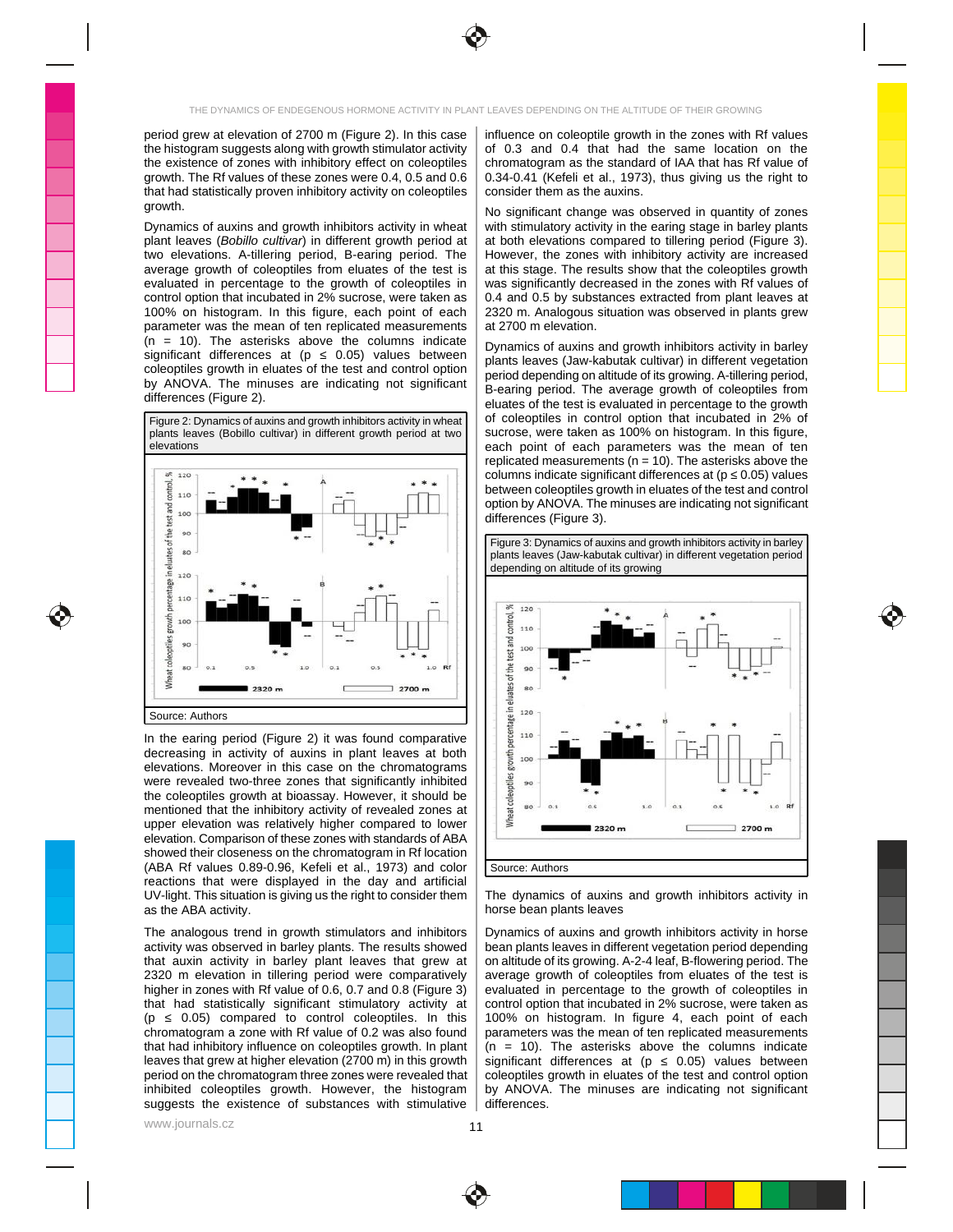



horse bean plants leaves at the 2-4 leaf stage at 2320 m  $\frac{1}{2}$  allitude of its growing elevation. Analysis showed that (Figure 4) on the  $\frac{1}{\sqrt{8}+20}$ chromatogram were revealed five zones with eluates that  $\begin{array}{ccc} \vert & \frac{3}{2} & \frac{1}{2} & \frac{1}{2} & \frac{1}{2} & \frac{1}{2} & \frac{1}{2} & \frac{1}{2} & \frac{1}{2} & \frac{1}{2} & \frac{1}{2} & \frac{1}{2} & \frac{1}{2} & \frac{1}{2} & \frac{1}{2} & \frac{1}{2} & \frac{1}{2} & \frac{1}{2} & \frac{1}{2} & \frac{1}{2} & \frac$ stimulated coleoptiles growth at bioassay. The Rf values of  $\begin{array}{|c|c|c|c|c|}\hline & 3 & 110 & \multicolumn{1}{|c|}{\multicolumn{1}{|c|}{\multicolumn{1}{|c|}{\multicolumn{1}{|c|}{\multicolumn{1}{|c|}{\multicolumn{1}{|c|}{\multicolumn{1}{|c|}{\multicolumn{1}{|c|}{\multicolumn{1}{|c|}{\multicolumn{1}{|c|}{\multicolumn{1}{|c|}{\multicolumn{1}{|c|}{$ these zones were 0.2, 0.6, 0.7, 0.8 and 1.0 that had statistically significant differences compared to control  $\left|\right|$   $\left|\frac{u}{2}$   $\right|$   $\left|\right|$   $\left|\right|$   $\left|\right|$   $\left|\right|$   $\left|\right|$   $\left|\right|$   $\left|\right|$   $\left|\right|$   $\left|\right|$   $\left|\right|$   $\left|\right|$   $\left|\right|$   $\left|\right|$   $\left|\right|$   $\left|\right|$   $\left|\right|$   $\left|\right|$  coleoptiles. The similar trend was observed in horse bean plants that grew on upper elevation. However, here the  $\|\cdot\|$   $\frac{25}{36}$  so security and the second security of the second second second second second second second second second second second second second second second coleoptiles growth was inhibited in eluates from the zone  $\|\cdot\|$   $\frac{2}{3}$  ...

Conversely, the quantity of zones with stimulatory activity  $\|\cdot\|_2^{\frac{N}{2}}$   $\frac{110}{N}$   $\frac{1}{N}$   $\frac{1}{N}$   $\frac{1}{N}$   $\frac{1}{N}$   $\frac{1}{N}$   $\frac{1}{N}$ on the chromatograms was declined at both elevations in  $\|\cdot\|$   $\leq \frac{1}{2}$  and  $\|\cdot\|$   $\|\cdot\|$   $\|\cdot\|$   $\|\cdot\|$   $\|\cdot\|$ flowering period. Moreover, it was observed comparative  $\|\cdot\|$  is a set of the set of the set of the set of the set of the set of the set of the set of the set of the set of the set of the set of the set of the set of the increase in inhibitors substances activity in plants leaves.  $\|\cdot\|_{{\mathbb{B}}}^2 \gg \|I\|$  and  $\|\cdot\|_{{\mathbb{B}}}$  and  $\|\cdot\|_{{\mathbb{B}}}$  and  $\|\cdot\|_{{\mathbb{B}}}$  and  $\|\cdot\|_{{\mathbb{B}}}$  and  $\|\cdot\|_{{\mathbb{B}}}$  and  $\|\cdot\|_{{\mathbb{B}}}$  and  $\|\cdot\|_{{\mathbb{$ The histograms suggest inhibition of coleoptiles growth by  $\|\cdot\| \frac{3}{2}$  , we have the set of the set of the set of the set of the set of the set of the set of the set of the set of the set of the set of the set of the s eluates from the zones of the chromatogram with Rf value  $\begin{array}{cc} \frac{1}{2} & \frac{1}{2} & \frac{1}{2} & \frac{1}{2} & \frac{1}{2} & \frac{1}{2} & \frac{1}{2} & \frac{1}{2} & \frac{1}{2} & \frac{1}{2} & \frac{1}{2} & \frac{1}{2} & \frac{1}{2} & \frac{1}{2} & \frac{1}{2} & \frac{1}{2} & \frac{1}{2} & \frac{1}{2} & \frac{1}{2} & \frac{1$ 0.8 and 0.9 at both 2320 m and 2700 m elevation that had  $\vert \vert \vert^2$  =  $\vert$  =  $\vert$  =  $\vert$  =  $\vert$  =  $\vert$  =  $\vert$  =  $\vert$  =  $\vert$  =  $\vert$  =  $\vert$  =  $\vert$  =  $\vert$  =  $\vert$  =  $\vert$  =  $\vert$  =  $\vert$  =  $\vert$  =  $\vert$  =  $\vert$  =  $\vert$  =  $\vert$  =  $\vert$ significant inhibitory influence on coleoptiles growth at  $||$  **in the contract of the contract of the contract of the contract of the contract of the contract of the contract of the contract of the contract of the contract**  $(p \ 0.05)$  compared to control coleoptiles. The Rf location  $\Big| \frac{1}{|S_{\text{OUIC}}|} \frac{\text{A_{UIR}}}{\text{A_{UIR}} \cdot \text{A_{UIR}} \cdot \text{A_{UIR}} \cdot \text{A_{UIR}} \cdot \text{A_{UIR}} \cdot \text{A_{UIR}} \cdot \text{A_{UIR}} \cdot \text{A_{UIR}} \cdot \text{A_{UIR}} \cdot \text{A_{UIR}} \cdot \text{A_{UIR}} \cdot \text{A_{UIR}} \cdot \text{A_{UIR}} \$ and the color reactions of these zones were similar with the standard of ABA on the chromatogram and were consider  $\mid$   $_{\text{Discuission}}$ as the ABA activity. It should be mentioned that the activity of growth inhibitors was higher at upper elevation | Endogenous normones play important foles in many plant

The dynamics of auxins and growth inhibitor activity in  $\parallel$  reported that enhanced UV-B radiation, as well as other  $\qquad \qquad \qquad$ 

The auxin activity in wild plant leaves of eurotia were | Vegetative tissues. UV radiation had obvious effects on ABA significantly decreased compared to cultivated plants at content of most wheat cultivars under field conditions that both elevations. At foliation period of this plants that grow | leads to its significant increasing and decreasing the IAA at 2320 m elevation on chromatogram two zones that content of six from ten studied wheat cultivars, thus affecting stimulated coleoptiles growth at bioassay were identified | Its growth, morphology and biomass that was concluded by (Figure 5). At the same time on this chromatogram zones  $\vert$  (Li et al., 2000; Yuan et al., 2010). The effects of UV with Rf value of 0.4, 0.5, 0.6 were revealed that inhibited  $\vert$  radiation in interaction with other stress ractors in the coleoptiles growth compared to control option. Analogous | nighiands on normone-inhibitor balance in plants leaves trend was observed in plants that grew at 4000 m elevation, Next estudied in this work (Figure 5). at the stage where we detected three zones that | Hormonal-inhibitor balance in plant leaves within growth Table had significant inhibitory influence on coleoptiles growth, | period at different elevations **with a set of the set of the set of the set of the set of the set of the set of the set of the set of the set of the set of the**  $(p \t 0.05)$  that were compared to control coleoptiles.  $\vert$  The results showed that at the beginning of plants

observed. Conversely, the activity of growth inhibiting substances like ABA in flowering period at 4000 m elevation **substances** like ABA in flowering period significantly increased in zones with Rf values of 0.5. 0.6, **we say that the set of the set of the s** 0.7, 0.9, and 1.0 that had statistically significant inhibitory **the summary of the state** influence on coleoptiles growth at (p  $(0.05)$  compared to  $\Box$ control coleoptiles, whereas, a zone with Rf value of 0.2 was detected with stimulatory activity in leaves was observed in this growth period (Figure 5). The set of the set of the set of the set of the set of the set of the set of th Figure 4: Dynamics of auxins and growth inhibitors activity in horse | | ODSETVed. Conversely, the activity of growth inhibiting were reading the station of the station of the station of the station of the station of the s bean plants leaves in different vegetation period depending on | | substances like ABA in flowering period at 4000 m elevation altitude of its growing **of the control of the control of the control of the control of the control of the control of the control of the control of the control of the control of the control of the control of the control of** 

Dynamics of auxins and growth inhibitors activity in eurotia plants leaves in different vegetation period depending on **the set of the set of the set of the set of the set o** altitude of its growing. A-foliation period. B-flowering period. The same setting provide a setting of the set The average growth of coleoptiles from eluates of the test **The absolution** is evaluated in percentage to the growth of coleoptiles in **Fig. 1** control option that incubated in 2% sucrose, were taken as **the summan of the set of the set of the set of the s** 100% on histogram. In this figure, each point of each state the state of the state of the state of the state o parameters was the mean of ten replicated measurements **Table 1**  $(n = 10)$ . The asterisks above the columns indicate significant differences at (p = 0.05) values between states and the state of the state of the state of the sta coleoptiles growth in eluates of the test and control option by ANOVA. The minuses are indicating not significant differences. The contract of the contract of the contract of the contract of the contract of the contract of the contract of the contract of the contract of the contract of the contract of the contract of the contract of t

High stimulatory activity of substances was detected in | eurotia plant leaves in different vegetation period depending on | Figure 5: Dynamics of auxins and growth inhibitors activity in eurotia plant leaves in different vegetation period depending on altitude of its growing





# Discussion **Discussion Discussion Discussion**

Figure 4). The processes, including growth, development, morphology, eurotia plants leaves et al. experience of the environmental stresses can induce hormonal changes in Endogenous hormones play important roles in many plant processes, including growth, development, morphology, stress tolerance and adaptation to stress. Yang et al. (2004) reported that enhanced UV-B radiation, as well as other environmental stresses can induce hormonal changes in vegetative tissues. UV radiation had obvious effects on ABA content of most wheat cultivars under field conditions that leads to its significant increasing and decreasing the IAA content of six from ten studied wheat cultivars, thus affecting its growth, morphology and biomass that was concluded by (Li et al., 2000; Yuan et al., 2010). The effects of UV radiation in interaction with other stress factors in the **the strate of the strate** highlands on hormone-inhibitor balance in plants leaves were studied in this work (Figure 5).  $\qquad \qquad \qquad$ 

Hormonal-inhibitor balance in plant leaves within growth  $\Box$  period at different elevations  $\Box$ 

However, on this chromatogram a zone with stimulative  $\frac{1}{2}$  development in cultivated plants of whost and barbov activity was detected with Rf value of 0.8. The minor variation in auxins and the activity of growth | 2320 m and 2700 m elevation significant increasing in auxin | | | inhibitors in eurotia plant leaves between foliation period | activity and minor inhibitory activity in leaves was detected  $\Box$ and flowering period that grew at 2320 m elevation was | (Figure 2, 3, 4). By the end of the grow that both elevations | | The results showed that at the beginning of plants development in cultivated plants of wheat and barley (tillering period) and horse bean (2-4 leaf period) at both 2320 m and 2700 m elevation significant increasing in auxin activity and minor inhibitory activity in leaves was detected (Figure 2, 3, 4). By the end of the grow that both elevations

www.journals.cz $\overline{\phantom{a}}$ 

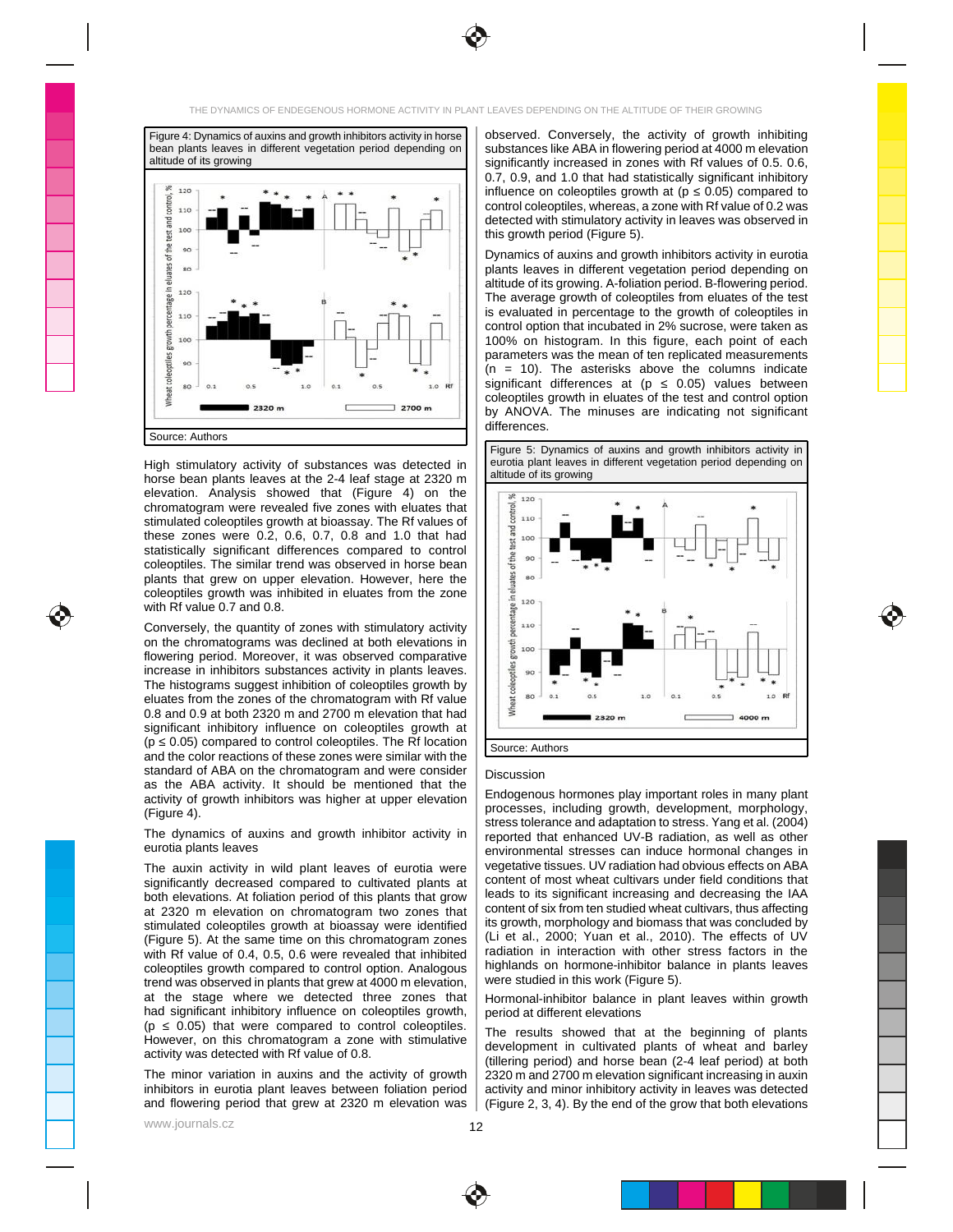

we found relative increase in the ABA and other growth | unfavorable environmental condition on endogenous auxins factors the biosynthesis of stimulators is declining that leads  $\parallel$  the influence of stress factors compared to cultivated plants. to the increasing of inhibitors or vice-versa. Aknazarov  $\parallel$  in conclusion, endogenous bormones can be used as Alteration in hormone metabolism (such as gibberellin) and the contract processing considering to the contract  $\left| \right|$ under UV-B radiation might associate with the changing of  $\parallel$  Acknowledgments and the changing of  $\parallel$  and the changing of  $\parallel$  Acknowledgments and the changing of  $\parallel$  and the changing of  $\parallel$  Acknowledgments and the cha developmental stages that was reported by Caldwell et al. | We are very grateful to University of Central Asia for appreciable change was observed in growth stimulators and  $\parallel$  on improvement of this manuscript. inhibitors balance in eurotia leaves in later stage (flowering  $\parallel$  perrpences period) of growth (Figure 5). Significant increasing in growth  $\vert$  the enterprise of the contract of the contract of the contract of the contract of the contract of the contract of the contract of the contract of the cont inhibitors substances and ABA activity in leaves was Aknazarov., O. A. (1991). The Impact of Dv-radiation on growth, detected in plants grow at 4000 m at both foliation and mathematic and normone lever in highland plants. Dushande, flowering period compared to auxin activity. However, the summary state of the state of the state of the state of the state of the state of the state of the state of the state of the state of the state of the state of the at flowering period. The contract of the contract of the security of the security, moscow, Russia.

Hormonal-inhibitor balance in plant leaves between two requiates gene expression of enzymes in the flayonoid biosynthetic

other unidentified growth inhibiting substances in leaves of  $\begin{bmatrix} 1 & 0 & 1 \\ 0 & 1 & 0 \end{bmatrix}$  research and consider ultravial section  $\begin{bmatrix} 1 & 0 & 0 \\ 0 & 1 & 0 \end{bmatrix}$ all studied cultivated plants at both growth periods was  $\left| \right|$  interaction with other climate change factors. Photochemical and higher at upper elevation while the auxin activity was photobiological Sciences 2.29-38. significantly increased at lower elevation. Decline in auxin  $\int$  Coldwell M, M, Bisco, L, Q, Bernman, L, E, Eliet, S, D activity at higher elevation could be related to damaging influence of enhanced UV-B radiation in interaction with  $\big|$  increased solar ultraviolet radiation on terrestrial ecosystems. other stress factors that lead to the IAA decomposition in | Journal of Photochemistry and Photobiology B, Biology, 46,40-52. plants (Borman, 1989; Jansen et al., 2001) directly or by an  $\parallel$  Debne K. 7. (1989). For variation of absolute and relative values of activation of peroxidases that dismantle IAA and its photoand its further transformation into the anthranilic acid under  $\parallel$  Laufenl/Salzach. impact of UV-radiation that does not have stimulatory  $|$  Diaz. M. De Haro, V., Munoz, R., & Quiles, M. J. (2007).

The reaction of wild plants of eurotia was different compared  $\frac{1}{2}$  is the set of the set of the set of the set of the set of the set of the set of the set of the set of the set of the set of the set of the set of the to cultivated plants. In this case, we observed increase in  $\begin{bmatrix} 1 & 0 & 0 \\ 0 & 0 & 0 \end{bmatrix}$  in the effect of ephenome ultravialet B rediction on a wauth growth inhibitor activity at both elevations whereas the auxin  $\sum_{\text{chotopy-likelihood}}$  and stable carbon isotope composition (13C) of activity significantly decreased. Moreover at upper altitude  $\frac{1}{2}$  two sovbean cultivars (Glycine max) under field conditions. Environsignificant increase in the ABA activity in plant leaves was  $\parallel$  mental and Experimental Botany, 49,1-8. observed that might be related to plant's adaptation  $\Big|$   $\Big|$   $\Big|$   $\Big|$   $\Big|$   $\Big|$   $\Big|$   $\Big|$   $\Big|$   $\Big|$   $\Big|$   $\Big|$   $\Big|$   $\Big|$   $\Big|$   $\Big|$   $\Big|$   $\Big|$   $\Big|$   $\Big|$   $\Big|$   $\Big|$   $\Big|$   $\Big|$   $\Big|$   $\Big|$   $\Big|$   $\Big|$  response to harsh condition of the highland as described by  $\begin{bmatrix} \cos \\ \cos \\ \cos \end{bmatrix}$  obtained is and productivity. Photosynthetic Research. Shomansurov and Aknazarov (2005), who found that  $\vert 43.81.92$ . displacement of plant from lower elevation to higher during growth period the ABA activity increased while the  $\parallel$  Markham K.R. Ryan K.G. & Fountain D.W. (2003) Responses gibberellin activity significantly declined in plants leave that  $\parallel$  to UV-B radiation in Trifoliumrepens L. - physiological links to plant was induced by enhanced UV radiation in interaction with | productivity and water availability. Plant Cell Environment, 26,603low temperatures.  $\begin{bmatrix} 612. \end{bmatrix}$ 

The above experimental information has shown that  $\vert$  <sup>on spring wheat. South African Journal of Botany, 73,429-434.</sup> hormonal response of cultivated and wild plants to influence of UV-radiation and other stress factors of highland climate | radiation. Annual Review of Plant Biology, 60,407-431. were different. Using thin-layer chromatography and | Jansen, M. A., Den Noort, R. E., Tan, M. Y., Prinsen, E., Lagrimini, \_\_\_\_\_\_\_\_\_\_\_\_ bioassay, it was observed the negative impact of | L. M., & Thorneley, R. N. (2001). Phenol-oxidizing peroxidases | | |

inhibitors activity in all cultivated plants and decrease in | activity in leaves of all studied plants. As it was shown in auxin activity in both wheat (earing period) and horse bean | this study, the relative severe climatic condition at upper (flowering period) and no change was observed in barley | elevation comparatively decreased the auxin activity and (earing period) plants. This variation in hormonal activity | increased the activity of stress hormones such as abscisic within plant growth period could be explained by having the | acid and other growth inhibiting compounds in leaves of states and the states common precursor as tryptophan for IAA and phenolic | cultivated plants. While the auxin activity was higher at lower compounds (Millborrow & Robinson, 1973) and mevalonic | elevation. Conversely, in wild plants leaves we observed acid for gibberellins and ABA (Kefeli et al., 1989) within the | significant increase in growth inhibitors and abscisic acid growth period depending on different internal and external | activity at both elevations that indicate their adaptability to **Inter and the struck** unfavorable environmental condition on endogenous auxins **in the constant of the set of the constant** activity in leaves of all studied plants. As it was shown in **All and The Studies** this study, the relative severe climatic condition at upper **the set of the set of the set of the set of the set of** elevation comparatively decreased the auxin activity and **the set of the set of the set of the set of the set o** increased the activity of stress hormones such as abscisic acid and other growth inhibiting compounds in leaves of **the contact of the structure** cultivated plants. While the auxin activity was higher at lower elevation. Conversely, in wild plants leaves we observed **the convent of the set of the convent of the convent** significant increase in growth inhibitors and abscisic acid activity at both elevations that indicate their adaptability to **the set of the set of the set of the set of** the influence of stress factors compared to cultivated plants.

 $(1991)$  reported that at the stage of heavy growth at the cost  $\left| \right|$  indicators of the sensitivity of plants species to enhanced of active transforming of tryptophan into the IAA their content | IV-radiation and other stress factors under field condition is increasing whereas the biosynthesis of the ABA from the  $\frac{1}{2}$  expectedly in the biobland where due to severity of climate mevalonic acid increased to end of vegetation period.  $\left| \right|$  the plant growth and productivity is strongly depressed In conclusion, endogenous hormones can be used as **the conclusion**, endogenous hormones can be used as indicators of the sensitivity of plants species to enhanced UV-radiation and other stress factors under field condition **the set of the struck of the struck** especially in the highland where due to severity of climate the plant growth and productivity is strongly depressed.

### **Acknowledgments**

(1998). Conversely, in wild plants of eurotia at the beginning | supporting this study through CAARF (Central Asia and of growth (foliation period) minor growth stimulators activity | Afghanistan Research Fellowship) grant. The authors are in leaves at 2320 m elevation was found where as activity | also thankful to Professor K. G. Saxena from Jawaharlal of growth inhibitors in this period was relatively higher. No  $\, \mid \,$  Nehru University, New Delhi, India for his valuable advices We are very grateful to University of Central Asia for supporting this study through CAARF (Central Asia and Afghanistan Research Fellowship) grant. The authors are also thankful to Professor K. G. Saxena from Jawaharlal Nehru University, New Delhi, India for his valuable advices on improvement of this manuscript.

### **REFERENCES**

Aknazarov., O. A. (1991). The Impact of UV-radiation on growth, morphogenesis, and hormone level in highland plants. Dushanbe, Tajikistan, 47.

inhibitory activity in eurotia leaves was significantly higher | Boyarkin, A. N. (1984). Methods of quantitative determination of Boyarkin, A. N. (1984). Methods of quantitative determination of growth substances activity, Moscow, Russia.

elevations examples the control of the pathway of tomato. Plant Physiology and Biochemistry, 33,539-546. Bongue-Bartelsman, M., & Phillips, D. A. (1995). Nitrogen stress regulates gene expression of enzymes in the flavonoid biosynthetic pathway of tomato. Plant Physiology and Biochemistry, 33,539-546.  $\qquad \qquad \overline{\qquad}$ 

Obtained results showed that the total activity of ABA and | Calgwell, M. M., Ballare, C. L., Bornman, J. F., Flint, S. D., Djorn, Caldwell, M. M., Ballare, C. L., Bornman, J. F., Flint, S. D., Djorn, L. O., Teramura, A. H., Kulandaivelu, G., & Tevini, M. (2003). Terrestrial ecosystems, increased solar ultraviolet radiation and interaction with other climate change factors. Photochemical and Photobiological Sciences, 2,29-38.

Caldwell, M. M., Björn, L. O., Bornman, J. F., Flint, S. D., Kulandaivelu, G., Teramura, A. H., Tevini, M. (1998). Effects of increased solar ultraviolet radiation on terrestrial ecosystems. Journal of Photochemistry and Photobiology B, Biology, 46,40-52.

oxidation (Ros and Tevini, 1995) or else by auxin photolysis | Academy of Natural debris and landscape maintenance. Dehne, K. Z. (1989). For variation of absolute and relative values of Global UV-radiation. In: Laufener Seminarbeiuage (pp. 13-26). Academy of Natural debris and landscape maintenance. Laufenl/Salzach.

function in plants (Melchior,1958). The contraction of Brassica plants to change of the adaptation of Brassica plants to Diaz, M., De Haro, V., Munoz, R., & Quiles, M. J. (2007). Chlororespiration is involved in the adaptation of Brassica plants to heat and high light intensity. Plant Cell Environment, 30,1578-1585.

Feng, H., An, L., Chen, T., Qiang, W., Xu, S., Zhang, M., & Wang, X. (2003).The effect of enhanced ultraviolet-B radiation on growth, photosynthesis and stable carbon isotope composition ( 13C) of **Carry Component Component** two soybean cultivars (Glycine max) under field conditions. Environ-<br>mental and Experimental Botany, 49,1-8. mental and Experimental Botany, 49,1-8.

Fiscus, E. L., & Booker, F. L. (1995). Is increased UV-B a threat to crop photosynthesis and productivity. Photosynthetic Research, 43,81-92.

Hofmann, R. W., Campbell, B. D., Bloor, S. J., Swinny, E. E., Markham, K. R., Ryan, K. G., & Fountain, D. W. (2003). Responses to UV-B radiation in Trifoliumrepens L. - physiological links to plant productivity and water availability. Plant Cell Environment, 26,603- 612.

CONCLUSION The interactive effects of enhanced U.P. Brain and soil drought Huyuan, F., Shiwen, L., Lingui, X., Lizhe, A., & Xunling, W. (2007). The interactive effects of enhanced UV-B radiation and soil drought on spring wheat. South African Journal of Botany, 73,429-434.

Jenkins, G. L. (2009). Signal transduction in response to UV-B radiation. Annual Review of Plant Biology, 60,407-431.

Jansen, M. A., Den Noort, R. E., Tan, M. Y., Prinsen, E., Lagrimini, L. M., & Thorneley, R. N. (2001). Phenol-oxidizing peroxidases

www.journals.cz $\overline{\phantom{a}}$